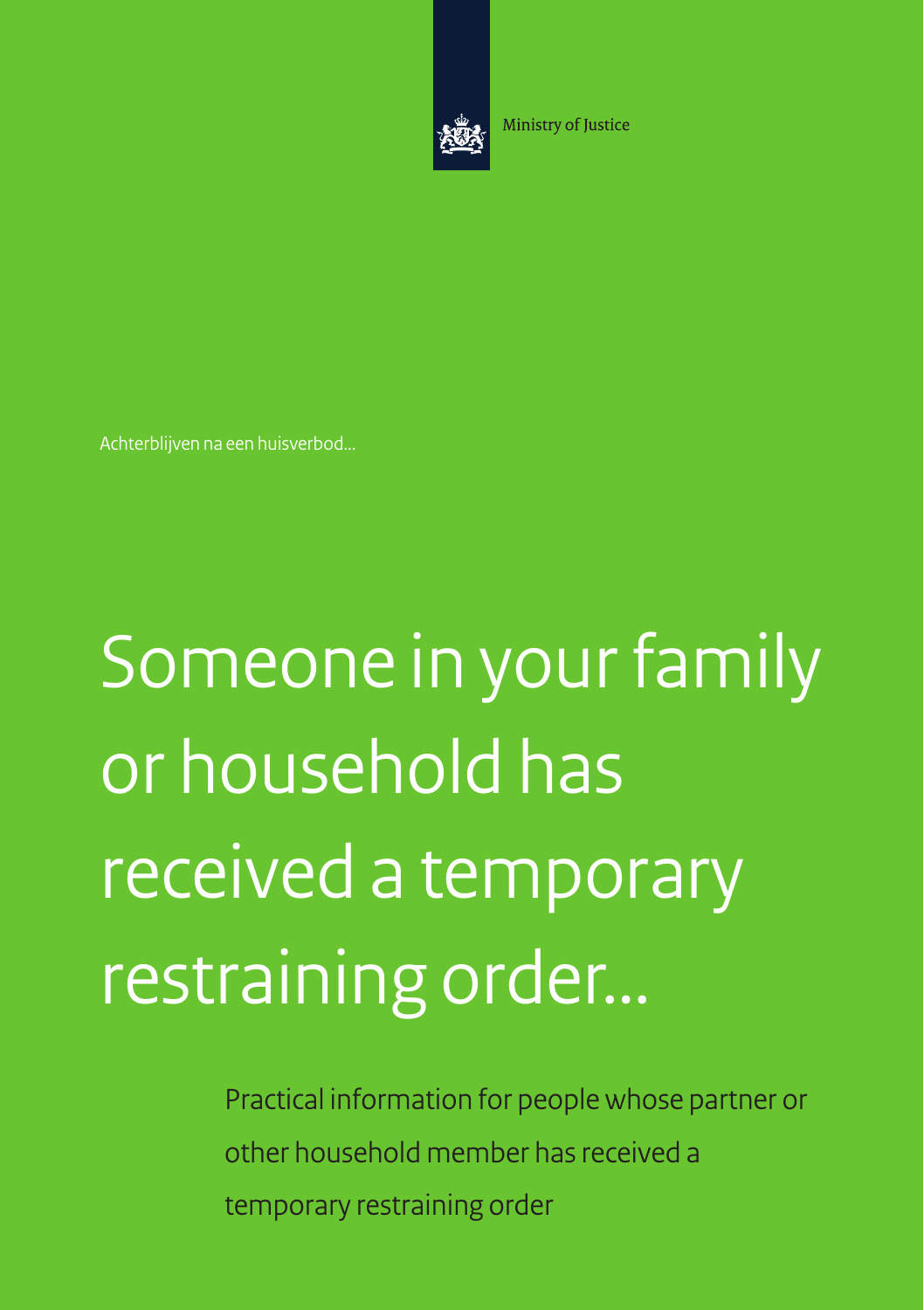# About this leaflet

The police have given you this leaflet because your partner or other member of the family has received a temporary restraining order. This leaflet explains what the temporary restraining order means for you and what you can do now. You will find information about what you can do yourself to maintain safety and peace in the home and how you can get help with this. You will also find information about what you can do if you do not agree with the imposed temporary restraining order.

#### What is domestic violence?

Violence is unlawful, as is violence in the home. The police have the task of protecting the victims of violence and helping to stop it. Domestic violence is harmful for everyone and almost never stops by itself, so help is needed. The temporary restraining order is a measure that can help to stop domestic violence and also make sure that everyone is offered help. Domestic violence can be:

- • *Physical violence* (for example, hitting, kicking, throwing down the stairs, pulling hair, etc.)
- • *Sexual violence* (for example forcing someone into sexual acts, rape, assault, incest, etc.)
- • *Psychological violence* (for example, threats, confining someone, humiliation, verbal abuse, harassment, forcing someone to keep quiet by threatening them, etc.)

Domestic violence can take many forms, such as violence against a(n ex-) partner, child abuse or abuse of the elderly.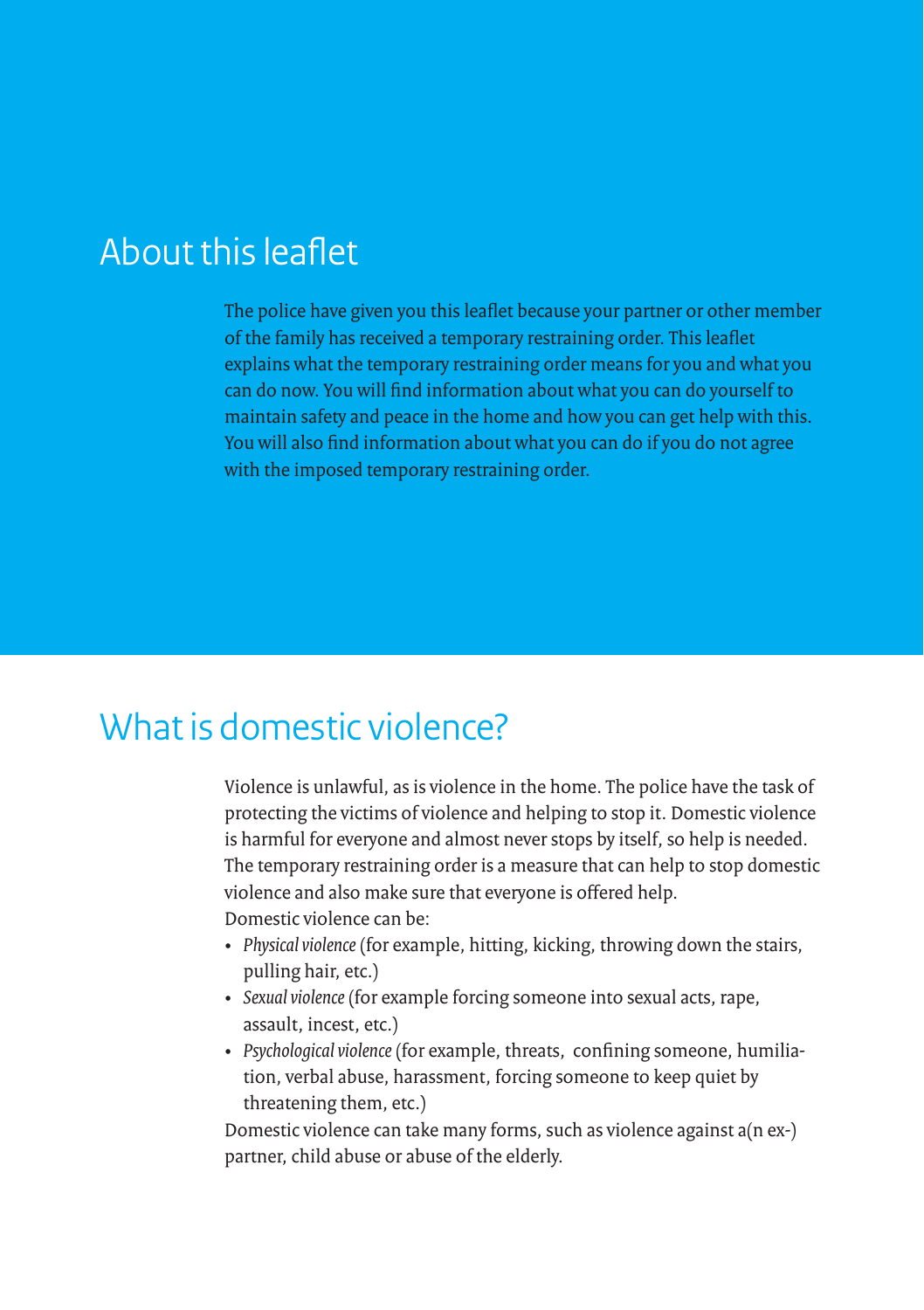# What is a temporary restraining order?

Sometimes there may well be a threat within a household, but there are insufficient legal grounds for the police to arrest someone immediately. In order to stop the threat and arrange help, the police (officially the mayor) can impose a temporary restraining order. This can happen if someone in the home poses a threat at that moment in time to the partner, children or other household members. If violence is strongly suspected, a temporary restraining order can be imposed in order to avoid further escalation. By ordering the person who perpetrates the violence away from the home and banning them from returning for a certain period, further problems can be avoided. This also creates a 'cooling-off' period. During this period, help can be arranged for you and your family members, but also for those ordered out of the home.

### Who decides that someone must leave the home?

The mayor is responsible for the decision as to whether someone receives a temporary restraining order and must leave their home. In practice the mayor will usually let the police (Assistant Public Prosecutor) arrange it. This official will have spoken with your partner, children or other family members and subsequently decided that there is evidence of a threatening situation. The temporary restraining order is thus imposed on behalf of the mayor.

#### What does the temporary restraining order mean for you?

Your partner or a member of your family has just received a temporary restraining order and this means that you have some breathing space and time to arrange help, and also to consider what you want to do now.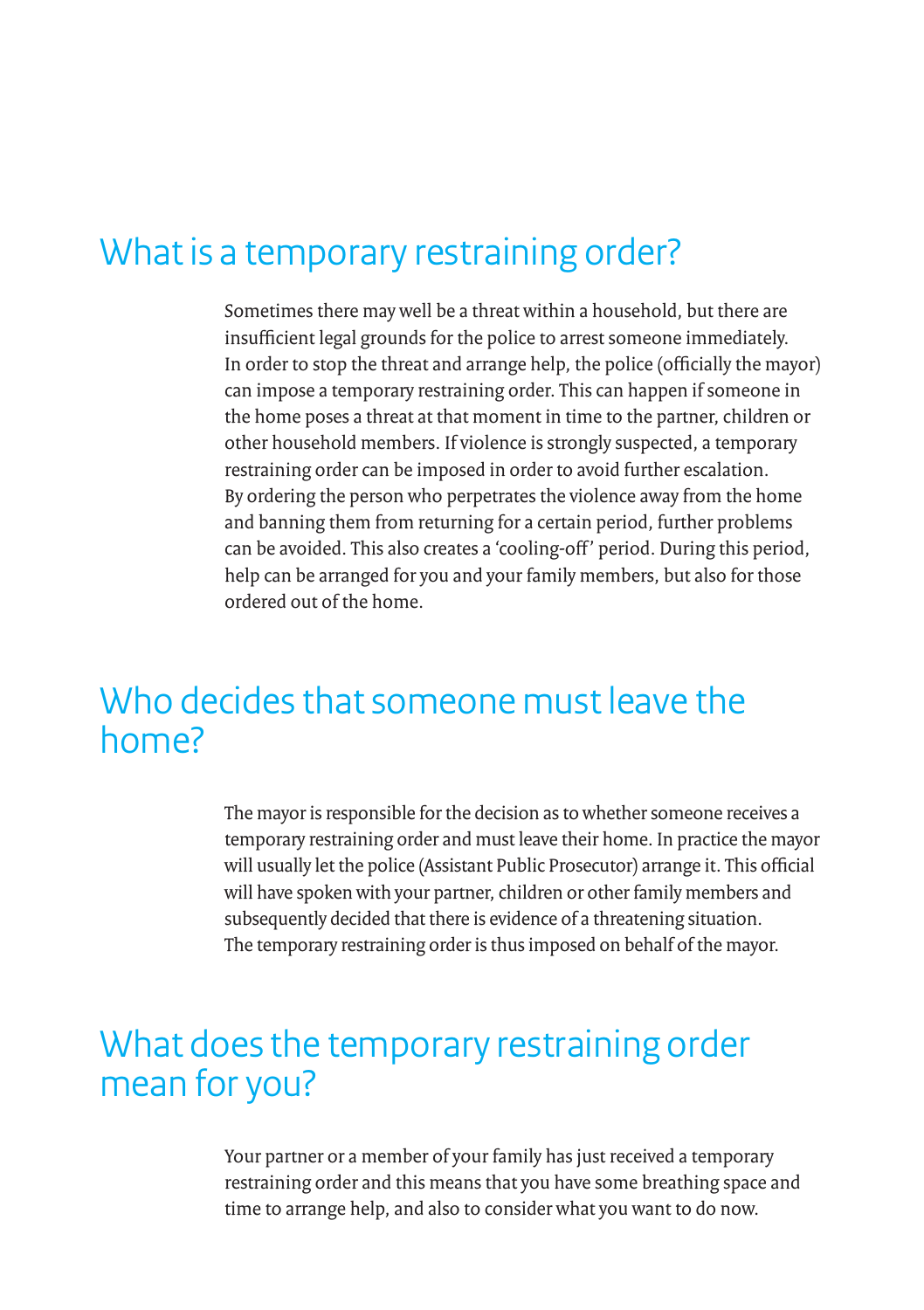For your partner it means that he/she\* may not return to the home or come within the vicinity of the home *for the next ten days*. This also applies if he is the owner, tenant or principal occupier of the house. He may also *not make contact in any way* with you or other members of your household during those ten days. This therefore means a ban from the home and from contact, including the children. In the letter (order) which he/she received from the police, it states: For what period and to what area the temporary restraining order applies

• The persons with whom the person in question may not have contact It may be the case that help has been arranged and contact between you and e.g. your partner is necessary for this purpose. The organisation that is assisting you will arrange for that contact to take place in the presence and under supervision of a social worker.

*\* The person in question can be an adult man or woman; where 'he' is stated in this leaflet, it can also be read as 'she'.*

# Leaving the home; where will he go and what may he take with him?

The temporary restraining order entails that your partner or family member must leave the home immediately and hand his/her keys to the police. The police will ask him for an address and/or telephone number where he can be reached in the coming period. In some municipalities there are emergency measures in place for those ordered out of the home, if that is necessary. Your partner or family member may only take the essential items necessary for daily living out of the home. This will probably include some money, personal papers, clothes, medicines and things needed for work, for example.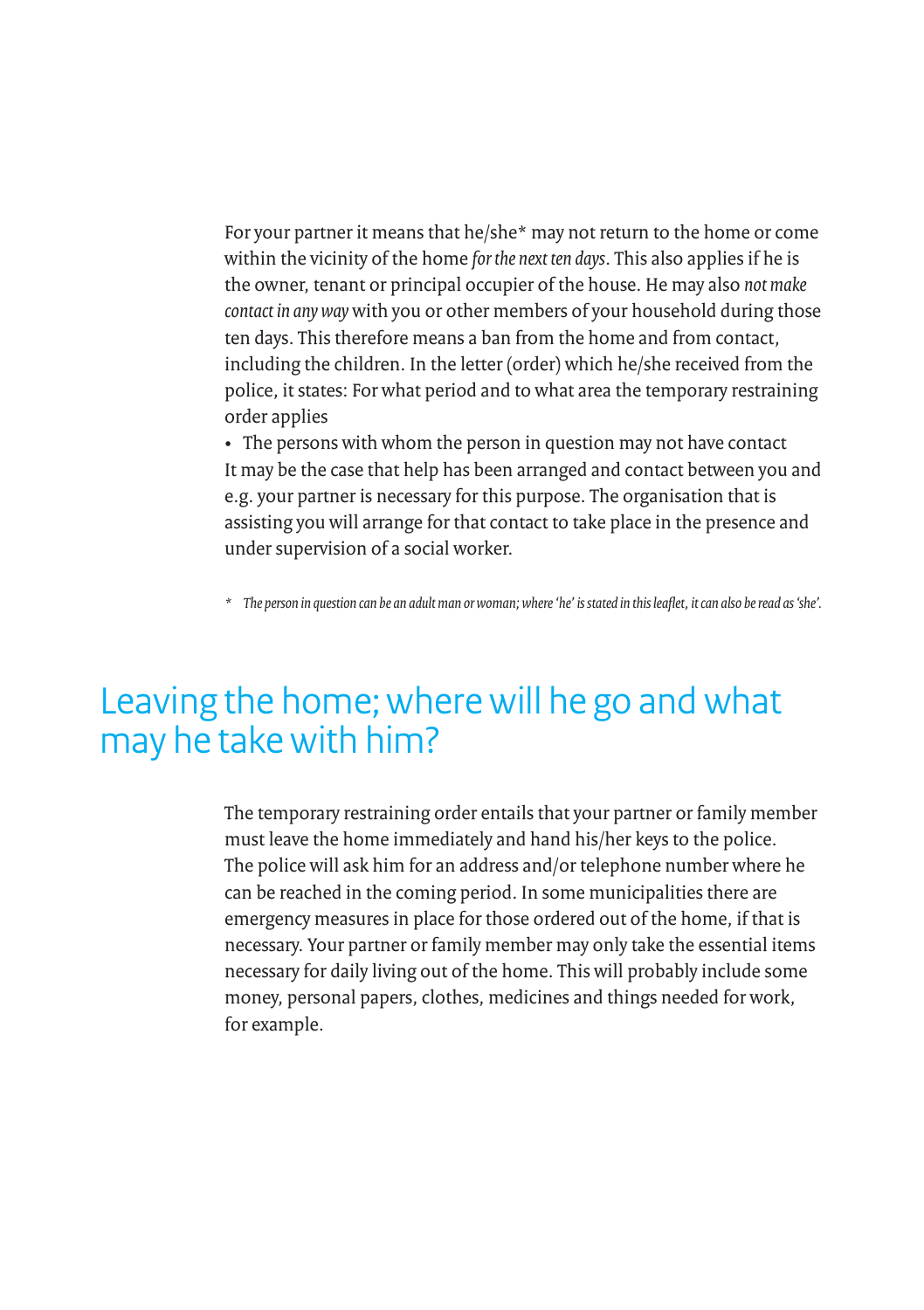### What if the temporary restraining order is breached?

If the person in question does not leave the home, that is an offence. If he also returns to the home or makes contact with you, your family members or other members of your household within the ten days, he may be arrested. But also if you or your child, for example, makes contact with the person in question or asks him to come back, he is still liable if he does not keep to the temporary restraining order. If your partner or family member does not comply with the temporary restraining order, for example because he contacts you, you must inform the police immediately.The mayor or the magistrate decides if and when the temporary restraining order is to be withdrawn or lifted, not the person in question, you or other members of your household.

### The temporary restraining order and arrest by the police

Your partner or family member can also receive a temporary restraining order if he is arrested by the police for domestic violence. If he is released by the police after questioning/detention, it may be the case that his behaviour still poses a threat to you, the children or other members of your household. In this case, the same rules apply as when a temporary restraining order is imposed without arrest.

# Children and domestic violence

Children have the right to live in a safe environment. Domestic violence does not form part of this and it is always harmful to children, whether they are mistreated or abused themselves or they experience it within their own family. It is a great misconception that children do not notice what goes on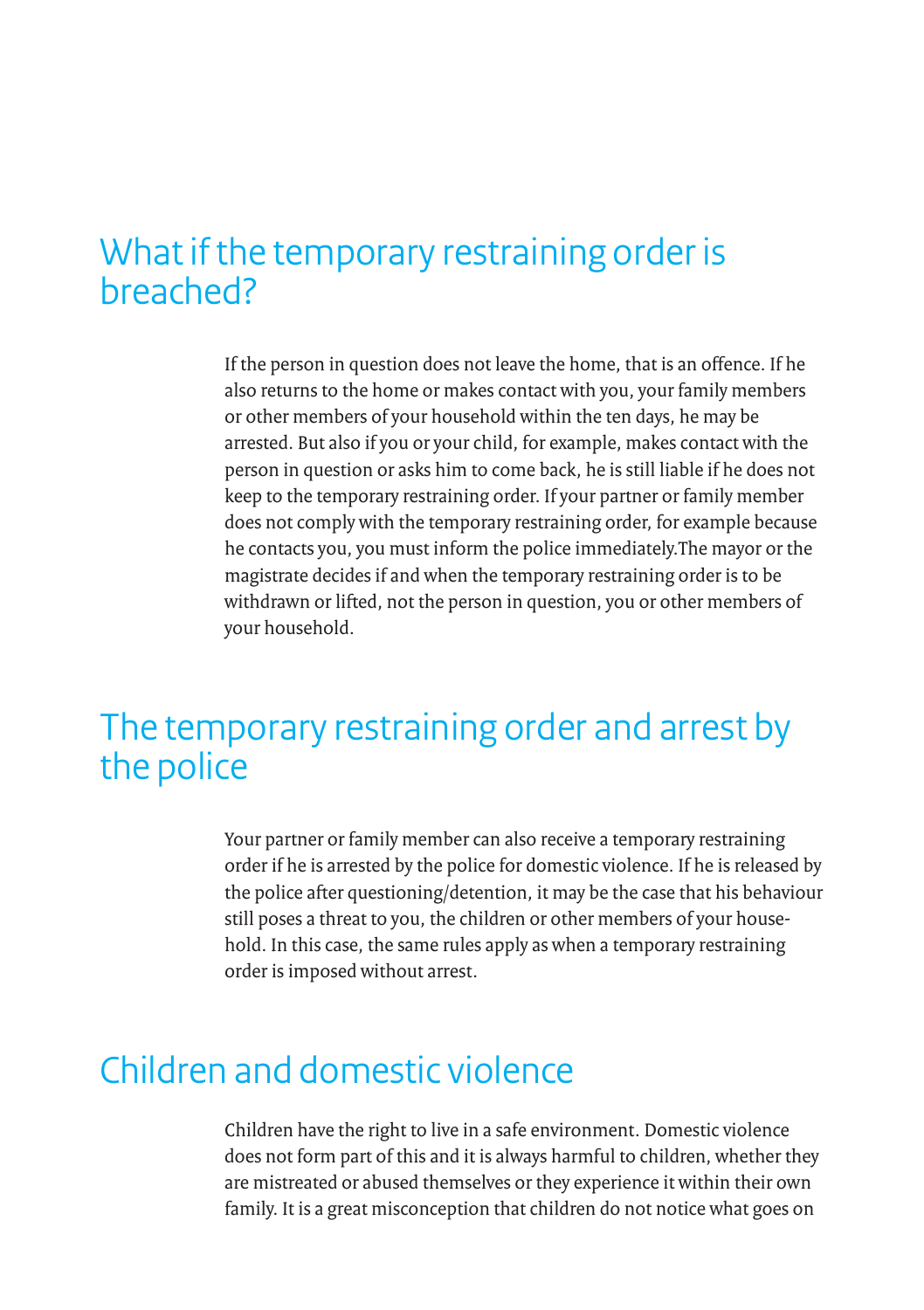in their home. The following are a few of the effects domestic violence can have on children who grow up with it:

- They run a greater risk of later becoming a perpetrator or victim of domestic violence
- • They often experience behavioural problems and difficulty with concentration and learning
- They often experience other problems with sleep and eating disorders, depression and anxiety
- They are more likely to play truant and run away from home

# Children and the temporary restraining order

The children are probably very frightened by the behaviour of your partner or member of your family but it is still important to remember that children are often loyal to both parents and the temporary restraining order is also very drastic for them. You can explain to the children that it is better for everyone that there is now some respite and that help is coming. They will probably be quite worried so explain that your partner is also getting help. Tell them that he is not abandoning them, but that he may not have any contact with them by order of the police.

# A temporary restraining order in cases of maltreatment of children

If the police have imposed a temporary restraining order, it is intended to stop (the threat of ) violence and to create a peaceful period and this is also very important for the children in the family. They also need specific support and help. A temporary restraining order can be imposed not only in cases of violence against adults but also in cases of (the threat of ) maltreatment of children. The police will then first consult the Child Abuse Counselling and Reporting Centre (AMK). If you have received a temporary restraining order in connection with (the threat of ) maltreatment of children, the AMK/Youth Care Agency will contact you/your family to offer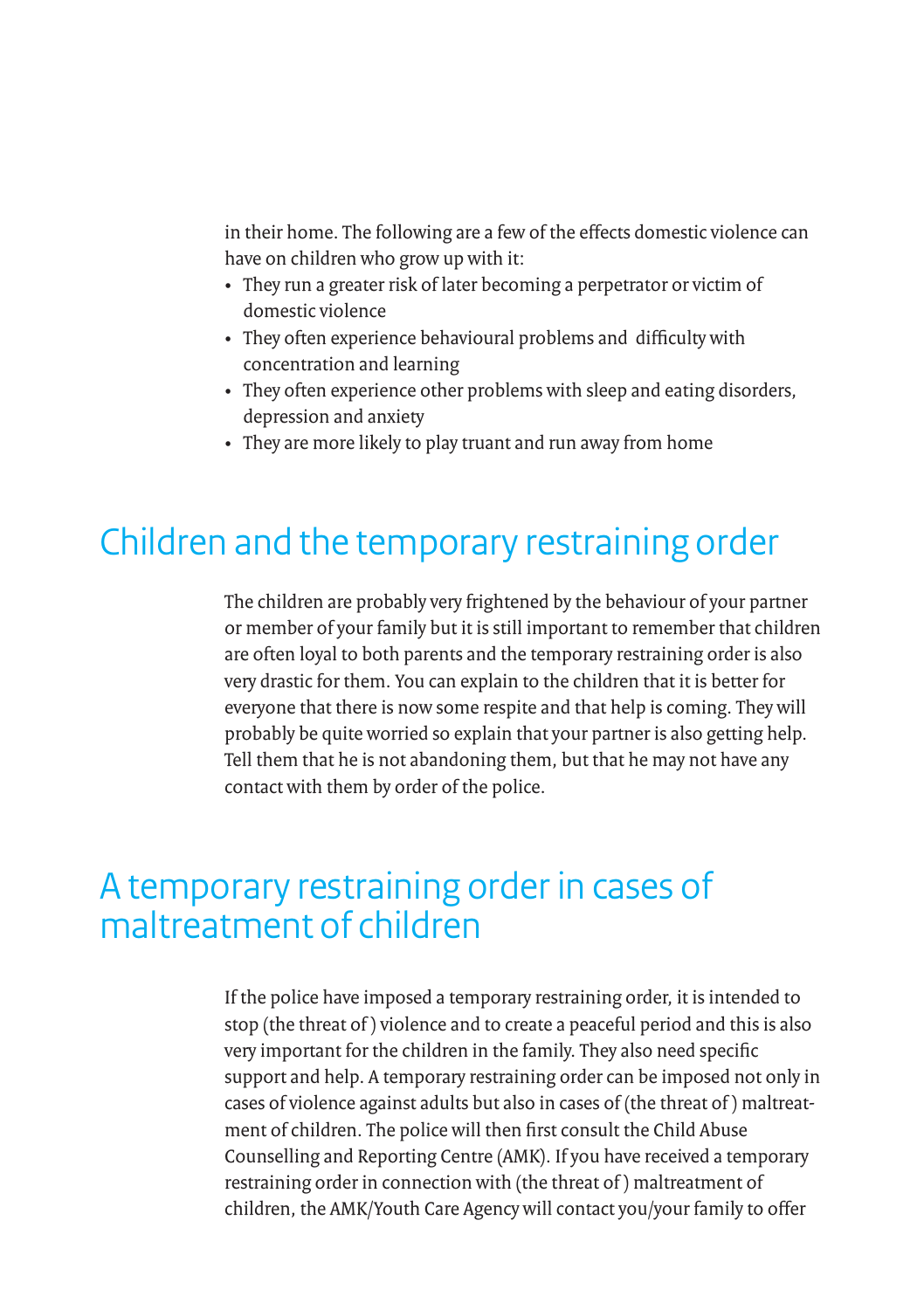any help. The threatening situation affecting your child has also influenced the relationship that you have with the child as a parent. You can get help to build up a safe contact with your child or with the child you care for (jointly).

## What happens during and after the first ten days?

The police will notify social workers immediately that your partner has a temporary restraining order. A social worker will call you within one working day to discuss what you want to do now, but if you are not in a position to wait for that, the police can call an emergency social services provider for you. You will then receive help straight away. In the coming ten days, arrangements for any necessary help will begin. It may be the case that during these ten days that there is no longer a danger of domestic violence and you both accept the help offered to you. The mayor can then withdraw the temporary restraining order and your partner or family member may return home. The mayor can also decide to extend the temporary restraining order to a maximum of four weeks, if there is still a danger of domestic violence. Information about this is available from the social services and the police.

#### What sort of help can you get?

You might now feel anxious or angry. Perhaps you are worried about the consequences of this temporary restraining order or you are unsure about what will happen now. Or maybe you feel relieved that a period of respite has been created. You might want help to put a complete stop to the violence and to save your relationship, or maybe you want to break off the relationship or file for divorce, and take steps towards this. Domestic violence can have different effects and there is often more than one side to the story, but the violence and the threat must stop, in any case, and you will get help in this. The help is meant to stop the violence or avoid it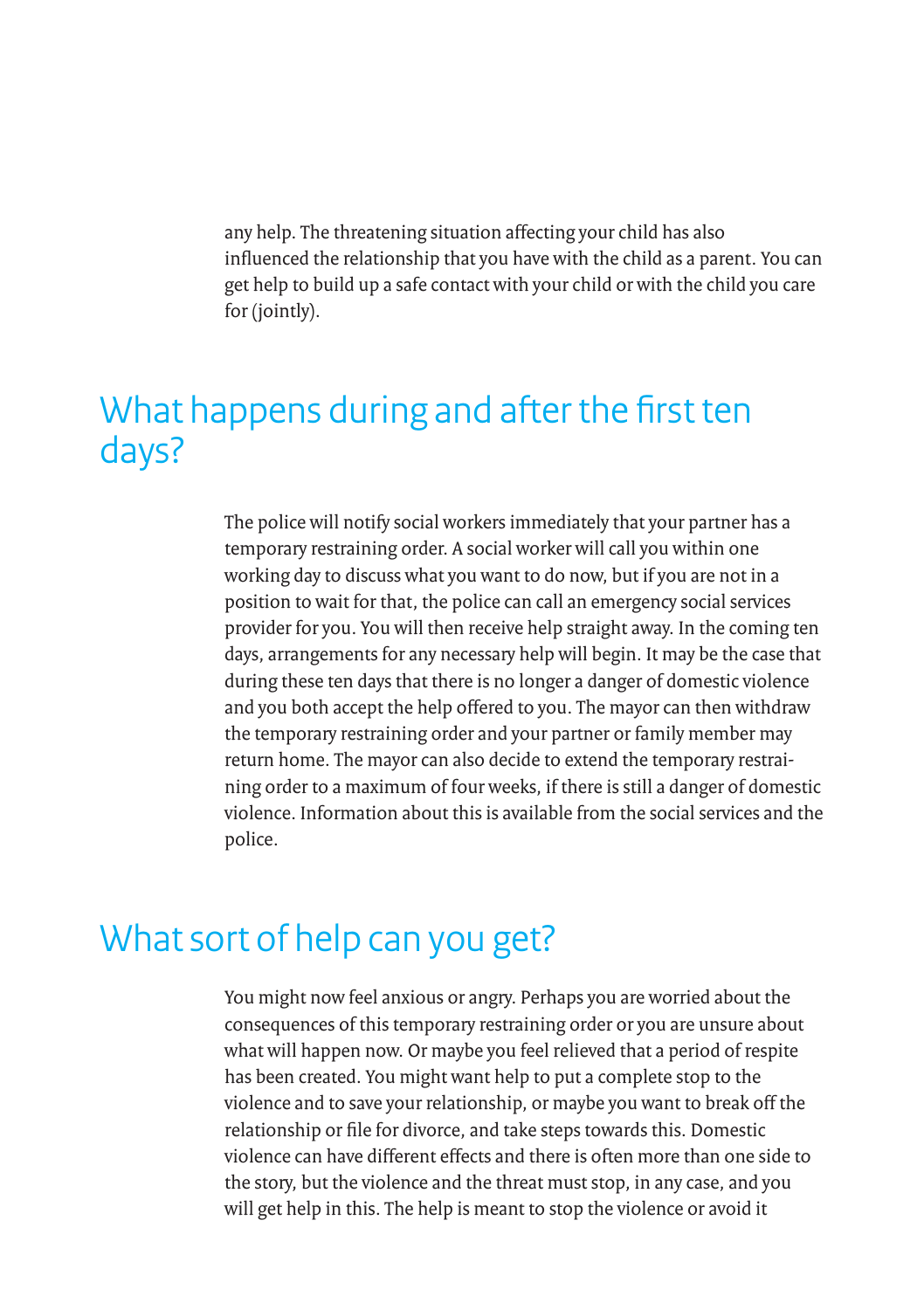altogether. You and your partner and any children/members of your household can also receive guidance in making choices about your future together. This moment is a chance to tackle the problems in your family or relationship, which is also in the interests of any children that are in your household. You can also contact the regional Advice and Support Office for Domestic Violence in your local area (see the information in the back of this leaflet).

### What if the person under the restraining order (and/or you yourself) does not agree with it?

The person who has received the temporary restraining order can go to the magistrate if he does not agree with the temporary restraining order imposed on him and he can then ask the magistrate for a provisional ruling. This is a fast-track procedure and this means that he can request the magistrate to decide whether the temporary restraining order has been rightly imposed within three working days of this request being submitted. If the magistrate rules that the order has been wrongly imposed, the person in question may return home. In making his/her decision, the magistrate can take into consideration that the person in question has accepted the help which was offered to him after the temporary restraining order and that he is not hindering any help to you or any members of your household, such as children. If you yourself do not agree with the imposed temporary restraining order, you can also make an appeal to the magistrate. You can call upon a lawyer for help in doing this, and you will find information about this in the back of this leaflet.

#### What can you do yourself to have a temporary restraining order extended?

You can also decide yourself, or possibly together with a (legal) assistance provider, to request an extension of the temporary restraining order during the first ten days. The mayor will then consider whether there is still a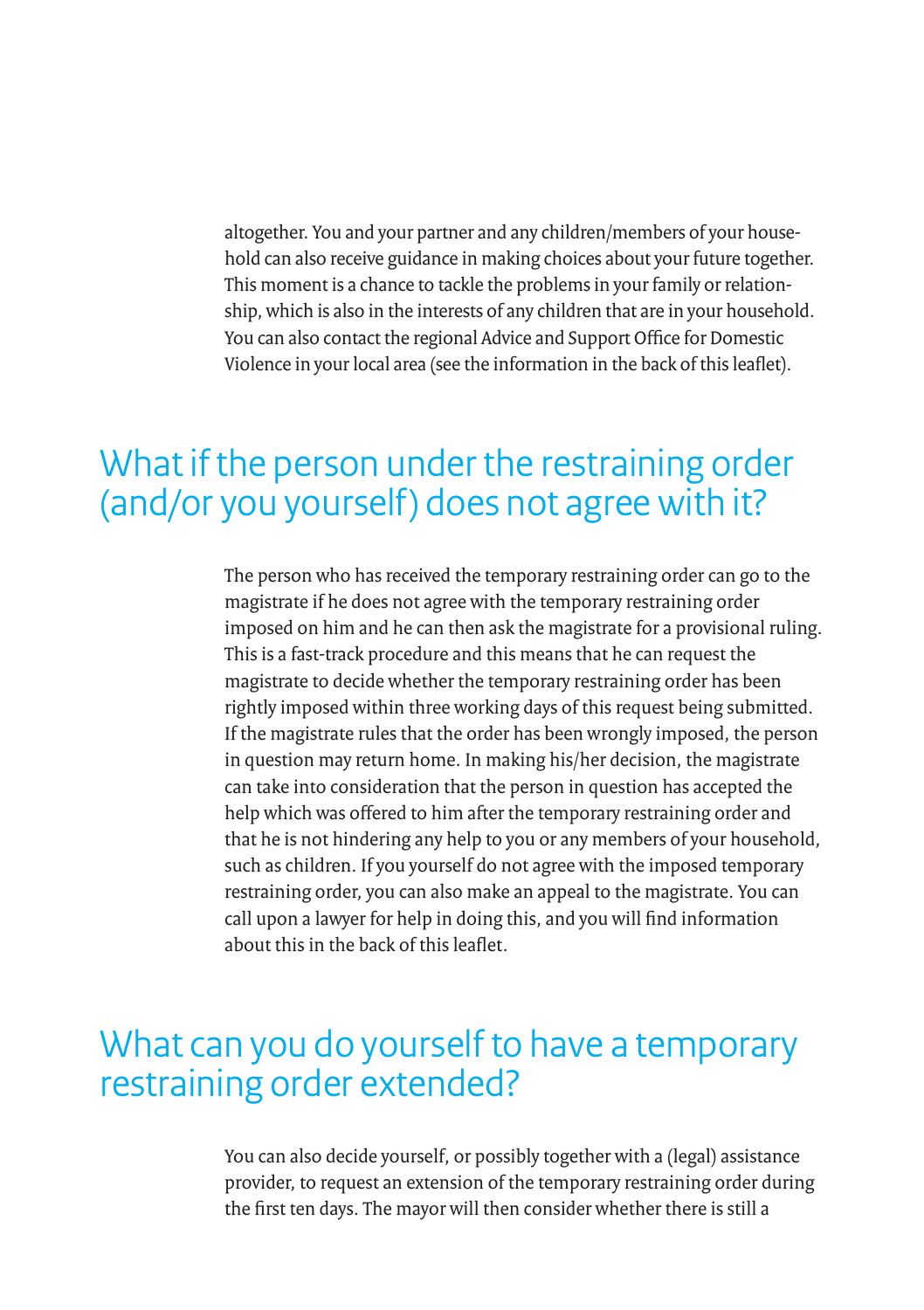danger of domestic violence and he will obtain this information from social services and the police. If there a threat of domestic violence still exists, the mayor can extend the temporary restraining order for up to four weeks. You can also begin other legal proceedings yourself however. You will often need a lawyer for this. If you have decided, for example, that you want to divorce your partner, you can ask the magistrate in the meantime if you may remain in your home on a temporary basis for the duration of the legal proceedings. This is also called a provisional ruling. Your request will be considered by the magistrate within three weeks at the latest after submitting it. You can also request a street- or contact ban of a longer duration from the magistrate.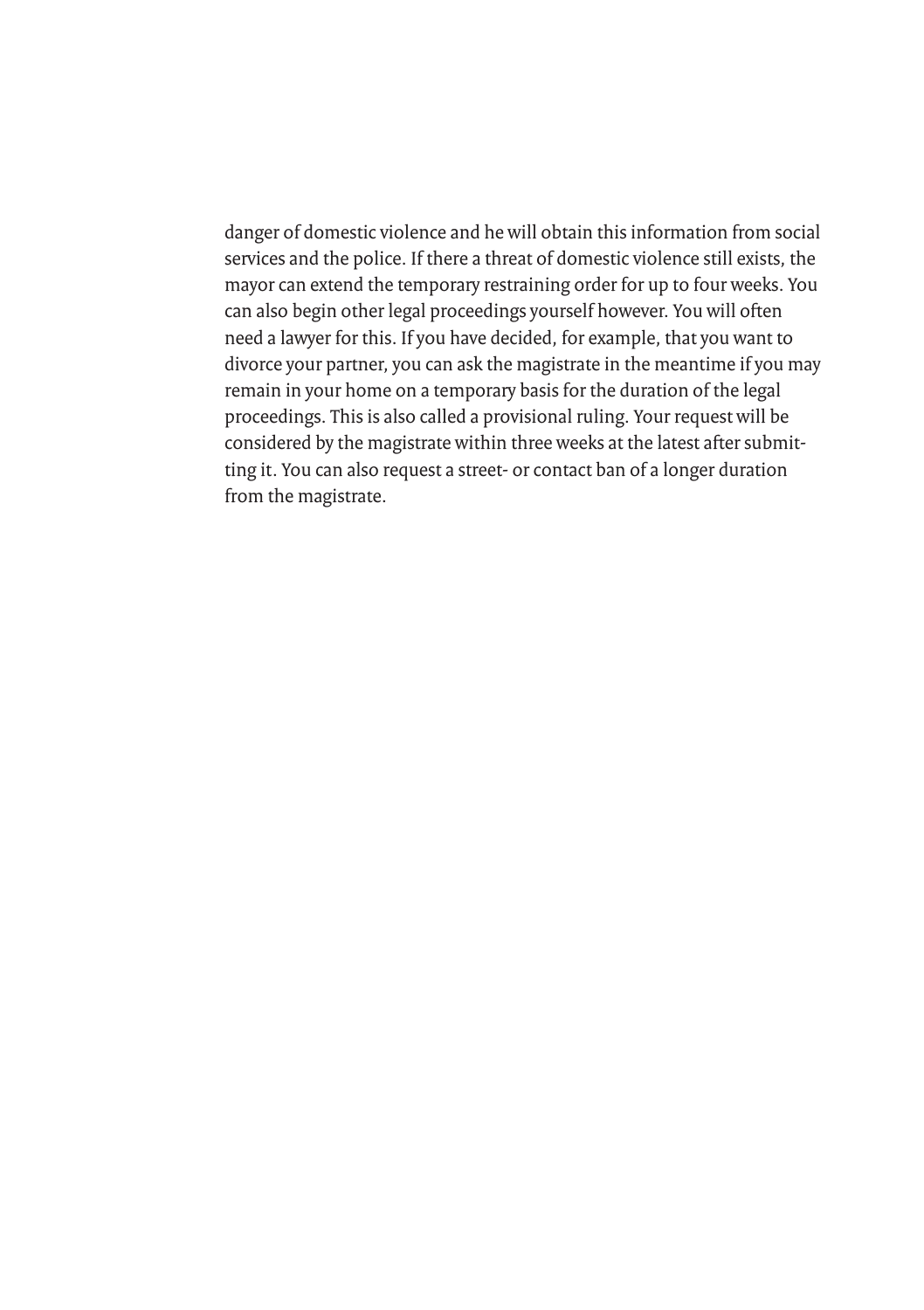# Where can you find more information and help?

#### **Region-specific information about domestic violence and assistance**

- Police: 0900-8844
- Help to victims in the Netherlands: 0900-0101 (or via the police)
- Advice and Support Office for Domestic Violence: your nearest branch, see the phonebook or www.huiselijkgeweld.nl or www.steunpunthuiselijkgeweld.nl or call: 0900 126 26 26 (5 cent per minute)

#### **General information about domestic violence**

www.huiselijkgeweld.nl In case of (threatening) maltreatment of children: Child Abuse Counselling and Reporting Centre: 0900-1231230, www.amk-nederland.nl

#### **General information about launching an appeal**

See the leaflet: 'Challenging and appealing against a decision by the authorities' - Ministry of Justice www.justitie.nl

#### **Information about how the courts are organised**

The Netherlands is divided into 19 districts, each with its own principal city. The courts are established in these principal cities. You can find addresses and telephone numbers in the phonebook or on the Internet, at www. rechtspraak.nl You must send your notice of appeal to the court in your district.

#### **Information about the Legal Aid Councils**

www.rvr.nl (information available about legal aid and about the Legal Desk) Information about legal aid/the Legal Desk Anyone who has a legal issue is entitled to go to one of the thirty Legal Desks in the country. The Legal Desk gives advice and information and can, if necessary, refer you to a lawyer: www.hetjl.nl or call 0900-8020